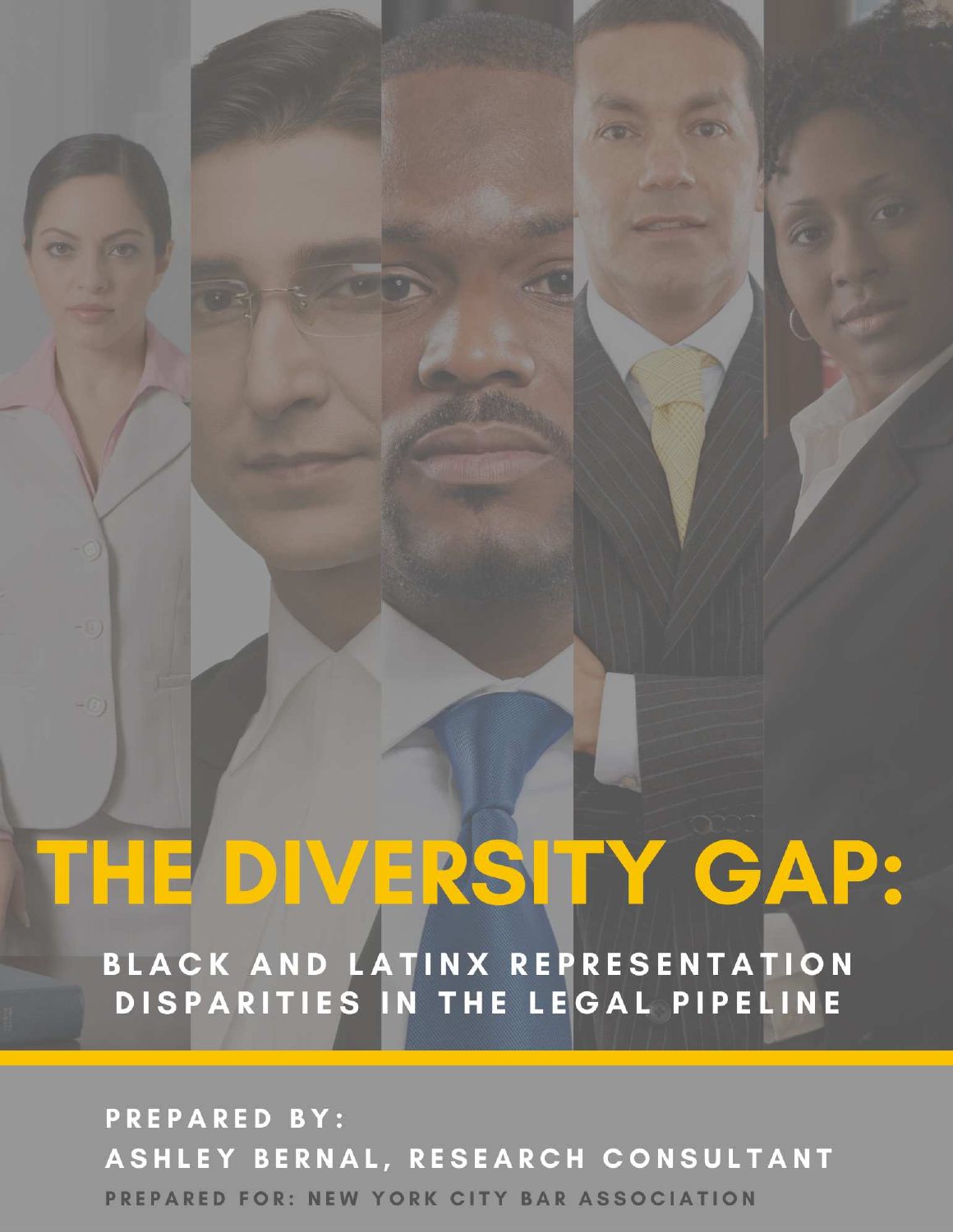#### **Table of Contents**

| <b>Introduction</b>                        | 3  |
|--------------------------------------------|----|
| <b>Methods</b>                             | 5  |
| <b>Survey Snapshot</b>                     | 6  |
| <b>Results</b>                             | 7  |
| <b>What the Programs are Getting Right</b> | 8  |
| <b>Barriers to Pipeline Programs</b>       | 10 |
| <b>Pipeline Gaps</b>                       | 14 |
| <b>Recommendations</b>                     | 18 |
| <b>Acknowledgements</b>                    | 19 |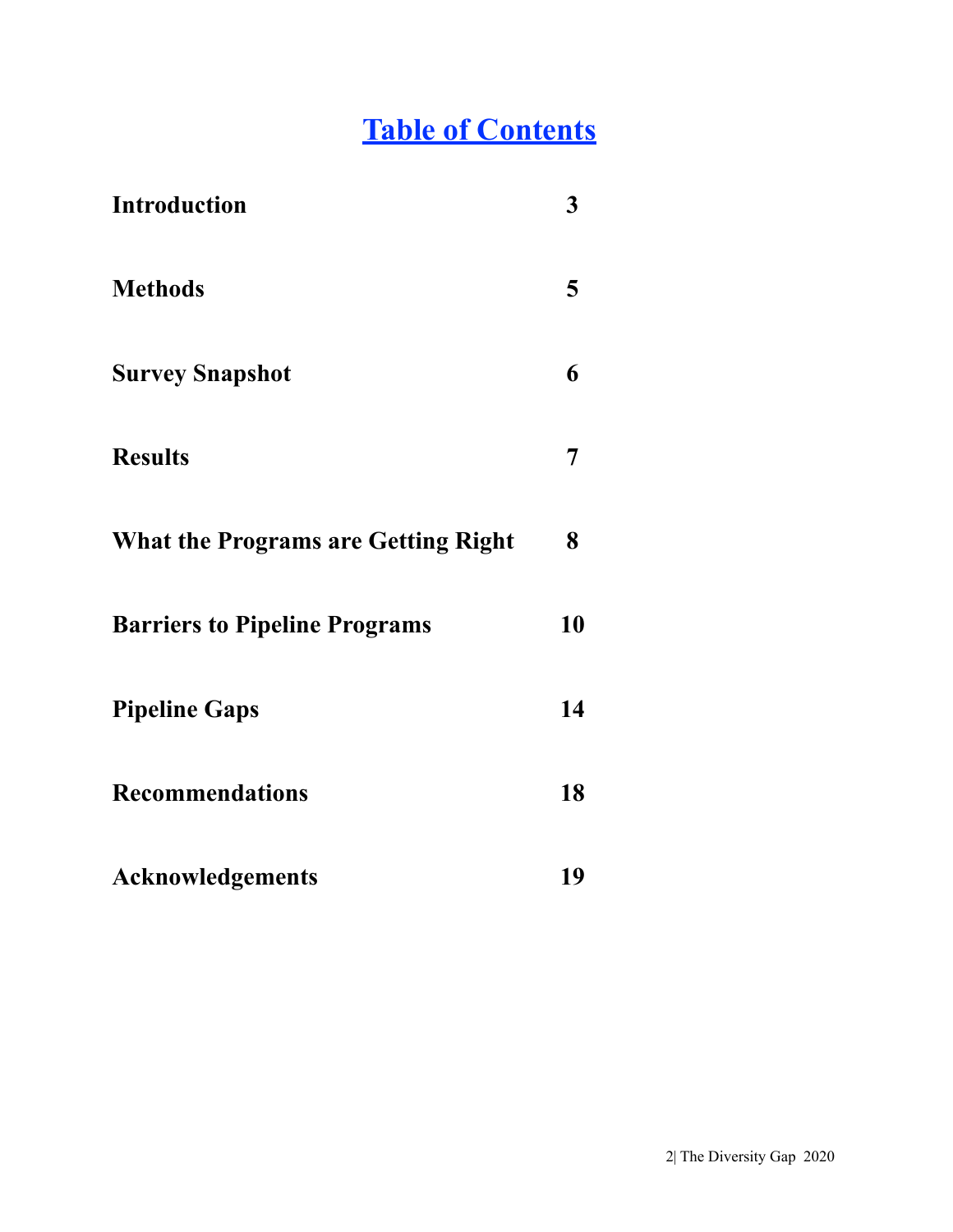#### **Introduction**

The mission of the New York City Bar Association's Office for Diversity and Inclusion ("the Office") is to promote a more diverse and inclusive legal profession through research, partnerships, and programming. Since 2004, the office has worked with a cohort of more than 160 signatory law firms and corporate legal departments, regularly tracking their progress on key diversity representation metrics and publishing these findings in the annual Diversity Benchmarking Report. In addition, the Office and the New York City Bar's ("the City Bar") eight Diversity Cluster Committees host numerous programs to support diversity and inclusion in the profession, and run a comprehensive pipeline initiative.

The Office's Diversity Pipeline Initiative focuses on ways that pipeline programs can increase their capacity to support underrepresented students with supplemental resources along their pathway to becoming attorneys. The City Bar views the 'Diversity Pipeline' as "integral to the goal of increasing the number of diverse and underrepresented groups who enter into and progress within the legal profession. Underrepresented groups include racial minorities and women, lesbian, gay, bisexual and transgender individuals and attorneys with disabilities."<sup>1</sup>

This past year, in conjunction with the Office and senior leadership of the City Bar, the Legal Education and Pipeline Task Force of the Committee to Enhance Diversity in the Profession<sup>2</sup> published "Sealing the Leaks<sup>3</sup>: Recommendations to Diversify and Strengthen the Pipeline to the Legal Profession Report.<sup>34</sup> The Task Force had been formed to address the stagnation in fully diversifying the legal profession, especially after recognizing breaches in the pipeline that disproportionately affect Black<sup>5</sup> and Latinx/Hispanic students who might otherwise be candidates for becoming attorneys.<sup>6</sup> The report found that while there has been "slow ascension to leadership and elevated attrition rates for racial minorities and White women, more troubling is the failure of the pipeline into the profession to promote diversity, which directly impacts the pool of talent considered for law firm leadership."7 In response to this and other troubling conclusions, the report identified, "challenges to solving the pipeline issue that confront students, legal pipeline focused organizations and the legal progression generally," and further identified how there are "distinct challenges that affect Black and Latinx students compared to the experiences of other groups."<sup>8</sup> These findings provided the Office with a specific target to further investigate how pipelines can become more effective in their efforts. This study followed.

<sup>6</sup> *Id.* at 6

7 *Id.* at 1

<sup>8</sup> *Id.* at 2

<sup>1</sup> *Sealing the Leaks: Recommendations to Diversify and Strengthen the Pipeline to the Legal Profession Report 2019*

<sup>&</sup>lt;sup>2</sup> The Legal Education and Pipeline Task Force of the Committee to Enhance Diversity in the Profession is comprised of representatives from student-pipeline programs, Signatory Firms, corporations, and other pipeline experts.

<sup>&</sup>lt;sup>3</sup> Pipeline programs that specifically aid racial minorities have been "likened to a series of pipes that conduct candidates through the stages of the educational system and into the legal profession." *Sealing the Leaks* at 6

<sup>4</sup> *Sealing the Leaks: Recommendations to Diversify and Strengthen the Pipeline to the Legal Profession Report 2019*

Black as a racial category includes those who self identify as African American, Black, and/or Caribbean. 5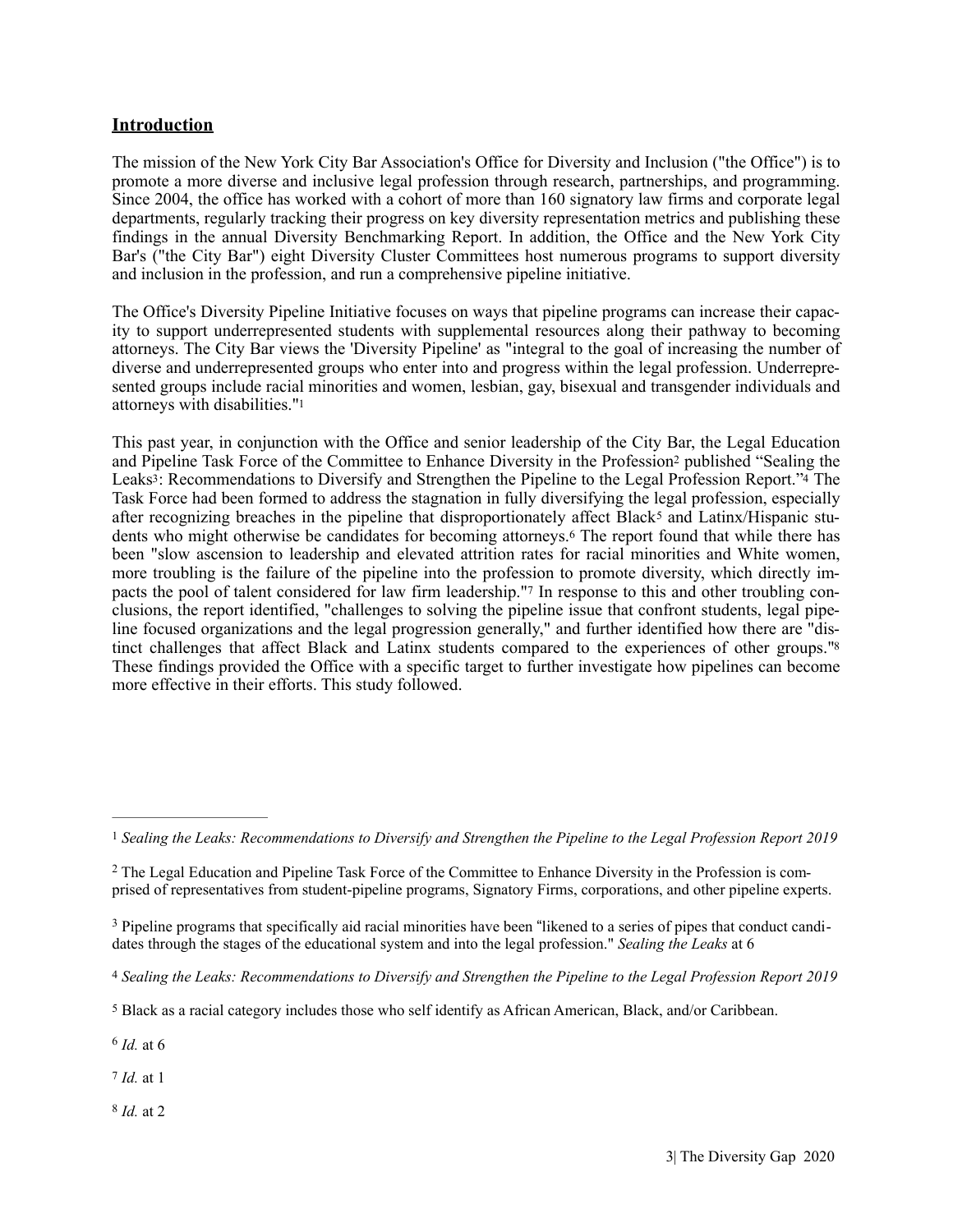#### *Purpose of the study*

While the Office has steadfastly worked to diversify the legal profession by focusing on accessibility, in 2017 when the City Bar released its annual "Benchmarking Report"<sup>9</sup> it provided sobering statistics on the state of diversity at signatory law firms. In 2016, covering the previous year, 36.2% of first-year associates were racial minorities — however, this diversity is eroded as minority associates turn over at higher rates than their White male colleagues.<sup>10</sup> The data shows that for Black and Latinx/Hispanic lawyers, entry into large firms and career advancement have failed to keep pace with other minority groups. According to the latest data collected by the American Bar Association, of the 27.6% of racial minority associates, Black attorneys and Latinx/Hispanic attorneys each make up only 5% of the percentage of racial minorities.<sup>11</sup> Nationally, Black law students represent 8.11% of all law school students while representing 13.4% of the total US population. Latinx students represent 12.8% of all law school students while representing 18.1% of the total US population.<sup>12</sup>

The challenges for many aspiring Black and Latinx/Hispanic lawyers originate from academic, economic, and systemic challenges arising at much earlier stages in their lives and educational journeys. Factors such as the segregated New York City public school system, financial pressures that leave little time and resources for career exploration, and the inconsistent participation in pipeline programs from elementary school through college, combined with the lack of exposure to the legal field, all play a role in the leaky pipeline problem. Therefore, addressing why these students continue to be underrepresented in the legal profession starts with identifying the grade levels at which these students either gain or lose interest in pursuing legal careers, how students progress throughout their career development, and how pipeline programs impact students' careers. <sup>13</sup>

Both the "Benchmarking Report" and "Sealing the Leaks" provide crucial information in identifying the problem. However, they do not contextualize the role that identifying as Black and Latinx/Hispanic can play in accessing the legal profession via pipeline programs. The purpose of this study is to build upon the existing understanding of barriers to entry in the legal profession, and examine ways law-specific pipeline programs support successful outcomes for Black and Latinx/Hispanic participants. By targeting the needs of two systemically vulnerable communities, the Office can use this data to provide recommendations for ways that the legal profession can empower pipeline programs to increase their efficacy in recruiting Black and Latinx candidates to become attorneys.

 $11$  *Id.* at 10

*NYC Bar 2016 Diversity Benchmarking Report,* New York City Bar Association (the "Benchmarking Report")*,*  9 http://documents.nycbar.org/files/BenchmarkingReport2016.pdf.

<sup>10</sup> *Id.* at 11

http://www.americanbar.org/groups/legal education/resources/statistics.html 12

<sup>&</sup>lt;sup>13</sup> Sealing the Leaks: Recommendations to Diversify and Strengthen the Pipeline to the Legal Profession Report *2019*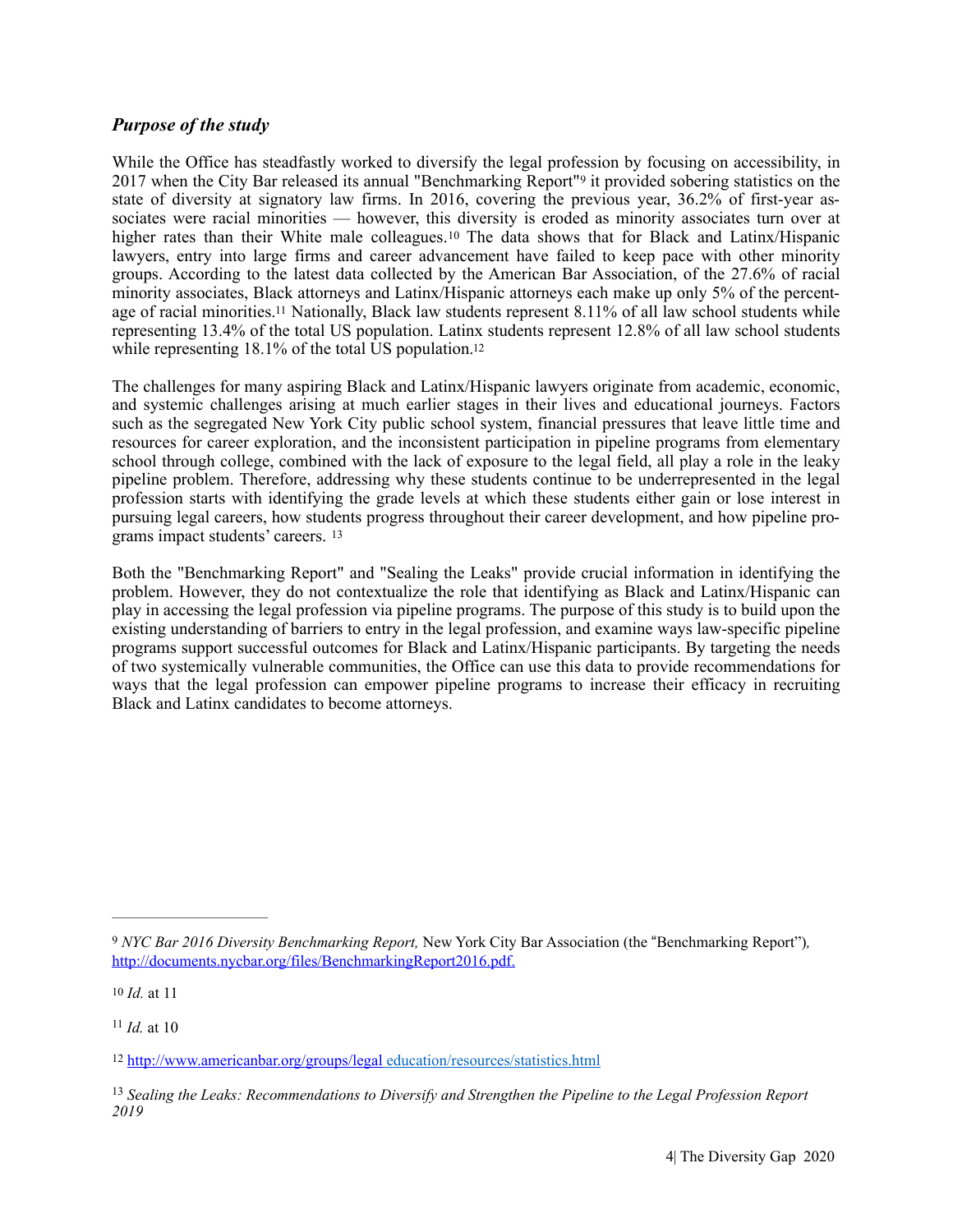#### **Methods**

From August 2019 - November 2019, on behalf of the Office, I conducted a qualitative research study on the effectiveness of pipeline programs for Black and Hispanic/Latinx law students and attorneys. During this period, I collected over 50 hours of in-depth interviews with self-identifying Black and Hispanic/Latinx current law students or those practicing law. The sample included participants of legal specific pipeline programs at any point in their elementary, middle school, high school, undergraduate, and/or law school career. To not limit the perspectives on valuable pipeline program resources, we included current Black and Hispanic/Latinx students and practicing attorneys in the study who did not participate in pipeline programs.

The participants were invited to discuss their experiences with legal pipeline programs. Topics included how they were introduced to pipeline programs, the role of the programs in their career trajectory, and their overall experience with pipeline programs designed to support aspiring attorneys. Those who had not participated in a pipeline program discussed their experiences as racial minorities pursuing a career in law. They were asked to discuss what, if any, resources or programs they believed would have further supported their efforts.

Interview participants were recruited via the Office's **pipeline participation survey.**<sup>14</sup> The pipeline participation survey was used to develop a profile of who is participating in pipeline programs by school, perspectives on diversity and inclusion in the legal profession, participation and access to legal pipeline programs, and experiences with pipeline programs for participants. In cooperation with each school's administration, the survey circulated across 15 New York State law schools' current and former student server lists. From the pipeline participation survey responses and a solicitation letter circulated throughout various legal networks, I conducted 26 interviews that included 13 current law students ranging from 1L to 4L (evening), and 13 New York-based practicing attorneys. Nine of the 26 identified attending a legalspecific pipeline program. Only one of the interviewees was pipelined continuously from middle school through law school. The most frequent point of entry for the interviewees was law school.

<sup>&</sup>lt;sup>14</sup>See Survey Snapshot for an overview of the findings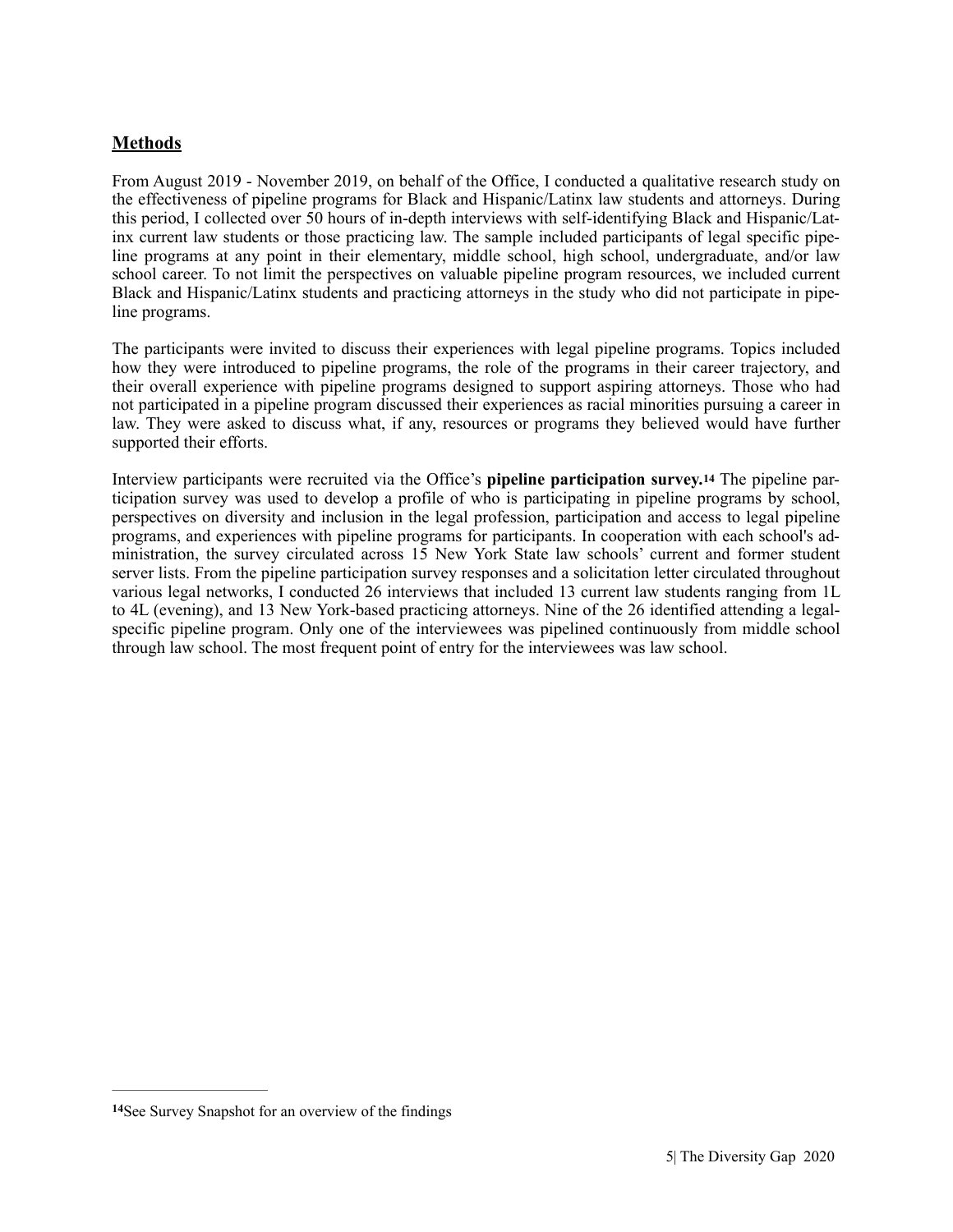## **Survey Snapshot**

NEW YORK CITY BAR

FALL 2019

#### **Pipeline Program Survey**

#### **Response by Status**



6| The Diversity Gap 2020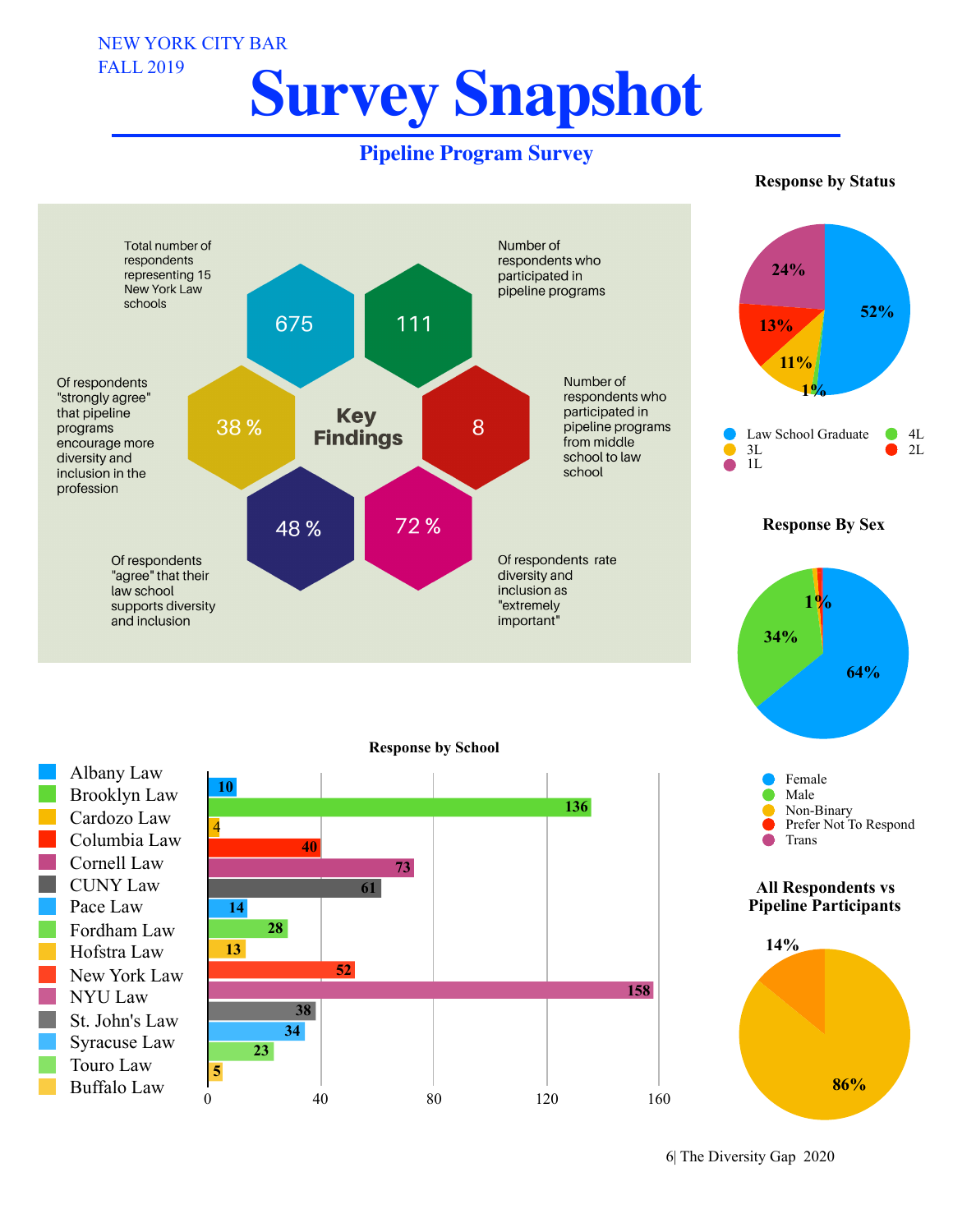#### **Results**

The key findings of this report are presented in two parts. The first outlines the main issues that emerged through primarily qualitative data collection, supplemented with the pipeline participation survey. The second portion of the report identifies specific recommendations that the Office for Diversity and Inclusion can consider to address the needs of marginalized Black and Latinx/Hispanic communities who would otherwise continue to be excluded from pursuing a career in the legal profession.

There are two main limitations to this study. First, the project solely focuses on the perspectives and the outcomes for those who were successful in either gaining admission to law school, passing the bar, and/or who currently practice law. It is believed that Black and Latinx/Hispanic pipeline program participants who applied to law school and were not admitted, those who did not complete law school, or those who left the legal profession after practicing, would have a unique vantage into how pipeline programs can be more effective in serving racial minorities.

The second limitation to this project is the unidirectional approach that focuses solely on developing underrepresented Black and Latinx/Hispanic students into successful candidates. However, the findings reflect a need to also focus on the legal profession as an institution that, according to the study's sample, has not fully addressed the consequences of implicit biases towards marginalized groups.

"**My only issue with pipeline programs I**'**ve seen is that they are helping those who are already likely to succeed."** 

**-***Latinx male Big Law associate*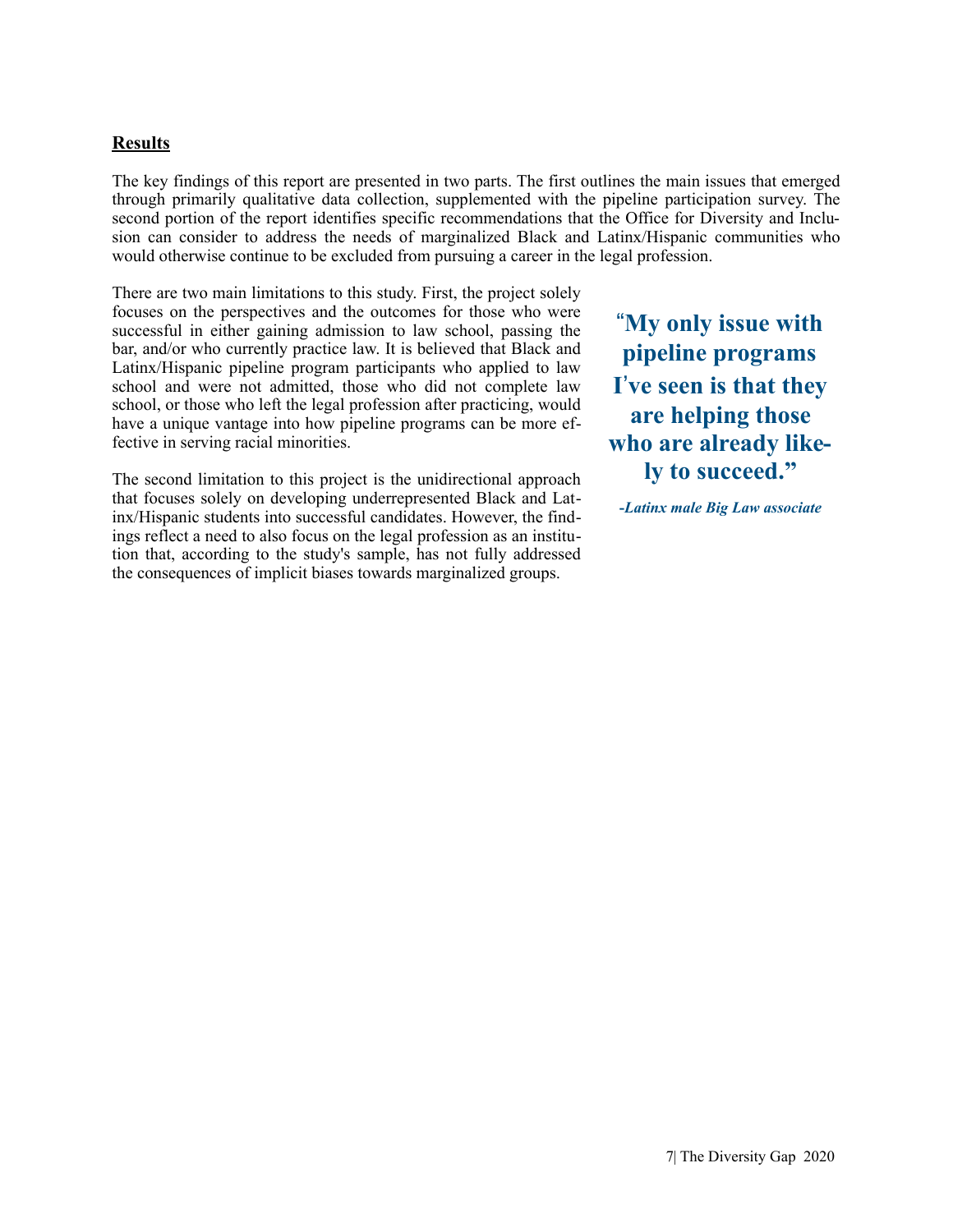#### **What the programs are getting right**

There are currently over 50 legal pipeline programs available to students in the New York area.<sup>15</sup> Of the 675 participants in the diversity pipeline program survey, there were 111 who responded as having attended a pipeline program at any point in their middle school to

law school careers. According to the survey, Sponsors for Education Opportunity (SEO): SEO Law Program (Law School) was the most attended for New York-based students. There were only 8 respondents who reported completing the full legal pipeline to becoming an attorney. This rate of completion in full legal pipelines for survey respondents further support the claim that special attention must be made to *seal the leaks* in our legal pipeline.

During the course of the interviews, not one participant spoke negatively of any pipeline program he or she attended. While many participants made recommendations on how to improve pipeline programs in general, the overwhelming consensus among attendees was that they were grateful for having access to the program. They also credited pipeline programs for their overall success in pursuing the legal profession.



The key benefit program attendees spoke of consistently when reporting their outcomes was the quality of resources the programs had to offer. The diversity pipeline survey further supports this finding. Of the 111 participants, 68% believed that pipeline programs better positioned them to be placed in their position of choice after graduation. Over 80% reported that they would "highly recommend" a pipeline program to an aspiring attorney.

#### *Areas of Concentration*

Outside of the participants who were more than pleased with their outcomes as a result of participating in a pipeline program, participants spoke more directly to what the programs offered substantially. Each program offers one of four main areas of concentration to help strengthen skills needed for Black and Latinx/Hispanic students to succeed. The programs vary in which area they cover, but each program includes at least one of the following: academic support and preparation for law school, career exploration, networking and mentoring, and substantive and professional skill development. <sup>16</sup>

Regardless of the program's focus, each participant interviewed discussed the importance of having these resources available to support their efforts in becoming an attorney. One participant credits a diversity pipeline as the reason they pursued a career in law. When asked about the most valuable aspect of their program, the 3L student replied, "the programs that stood out the most were those that offered resources supporting the transition from undergraduate to 1L year." The students and attorneys spoke of programs that provided exposure to the legal profession as the most valuable resource. The overwhelming majority of the participants identified as first-generation aspiring attorneys, where there were no immediate or extended family members who attended law school. They believed that if not for the pipeline programs, they would have not been successful during their first year.

<sup>&</sup>lt;sup>15</sup> See Pipeline Directory in *Sealing the Leaks: Recommendations to Diversify and Strengthen the Pipeline to the Legal Profession Report 2019* 

<sup>&</sup>lt;sup>16</sup> See Pipeline Directory in *Sealing the Leaks: Recommendations to Diversify and Strengthen the Pipeline to the Legal Profession Report 2019*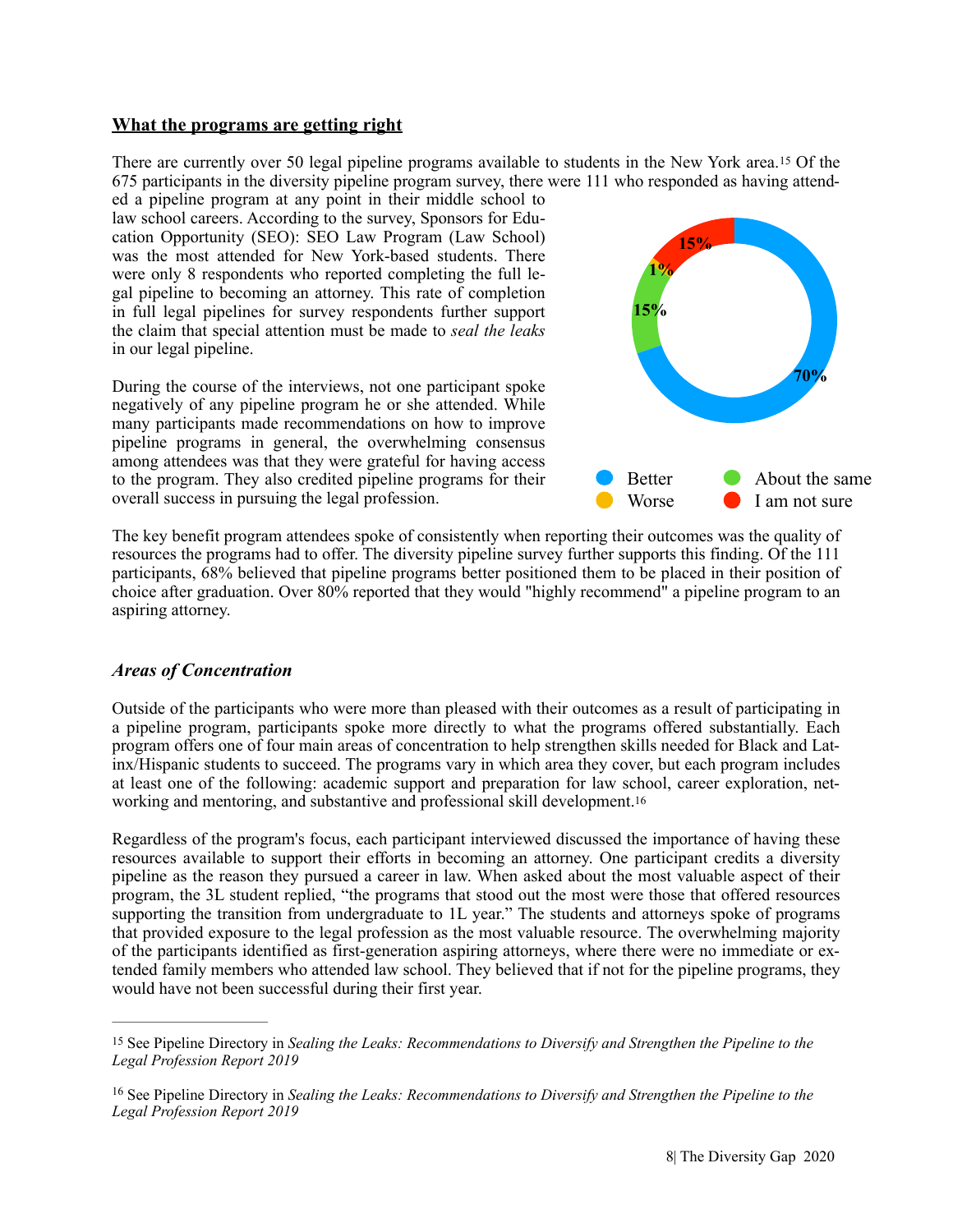The other most valuable resource is mentorship. For first generation law students and attorneys alike, there was a strong desire to have someone to "hand hold" them through the process. Legal mentors, even if not Black or Latinx/Hispanic, were said to be invaluable.



**Black and Latinx Pipeline Participation by Race/Ethnicity** 

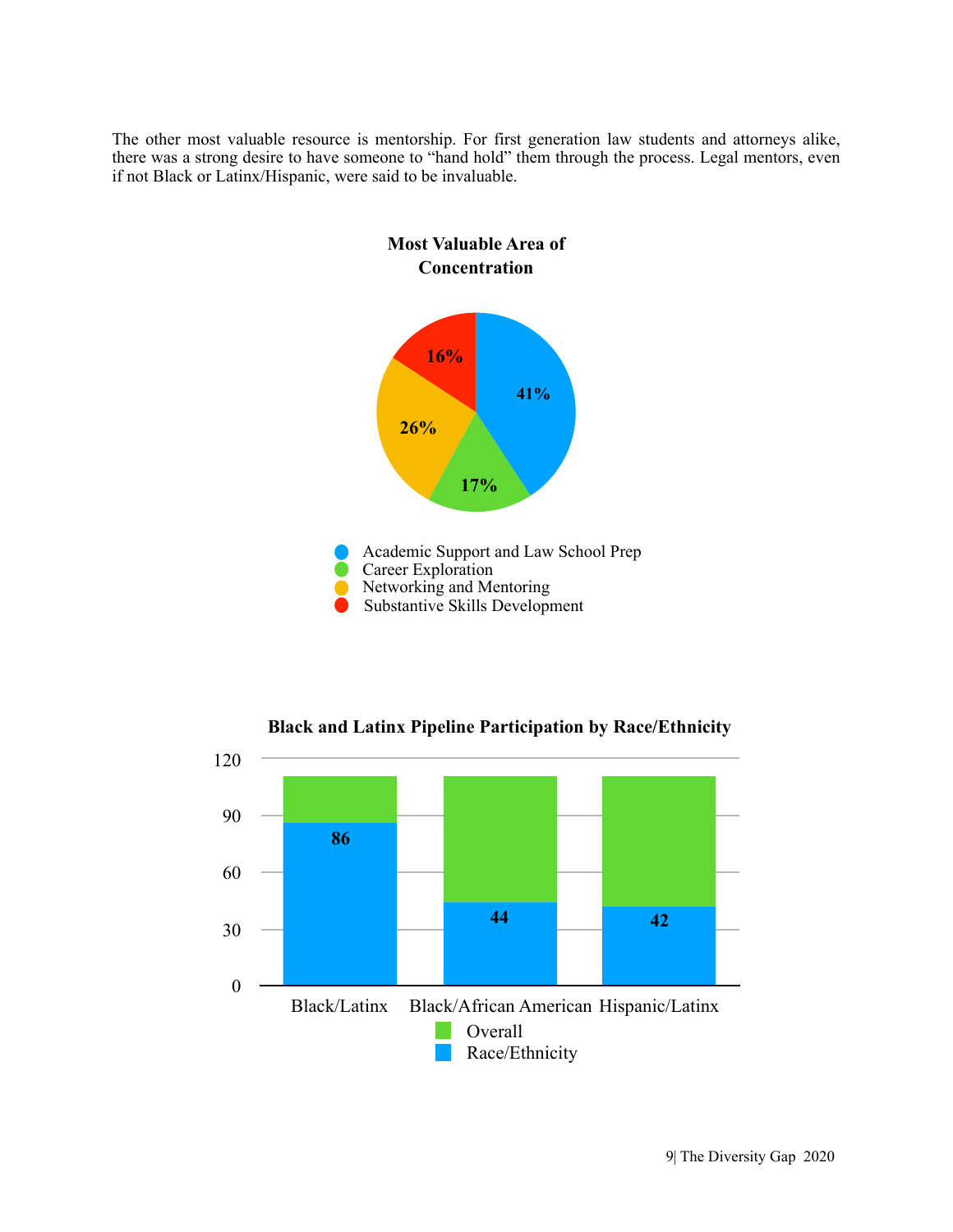#### **Barriers to Pipeline Programs**

Since survey participants did not have grievances connected to a particular program, the discussion was broadened to include ways for pipeline programs to increase their efficacy in serving Black and Latinx/ Hispanic participants, more generally. *Barriers to participating in pipeline programs* emerged as a theme through discussions with Black and Latinx/Hispanic law students and attorneys who had not participated in any type of pipeline program. Barriers to participation in pipeline programs for Black and Latinx/Hispanic students included program visibility, lack of financial support, and lack of support for pursuing public-interest law.

#### *Program Visibility*

Overall, the biggest critique across survey respondents and interview participants related to program visibility. It was overwhelmingly reported that Black and Latinx/Hispanic aspiring attorneys were not aware that pipeline programs were available. This finding was also consistent among all other survey respondents.

Even for participants who attended pipeline programs, their main source of information on various programs were personal internet searches or happenstance. Students as young as 14 were using online search engines to identify programs or scholarships. Of the eight interview participants who attended a legal pipeline program, only three students participated during more than one educational level. Black and Latinx/Hispanic students were not engaging with pipeline programs until college, when they were determining whether or not they wanted to pursue a career in law. This proved to be a significant barrier in the process for Black and Latinx/Hispanic students because those who had not participated in pipeline programs expressed desire for the support.

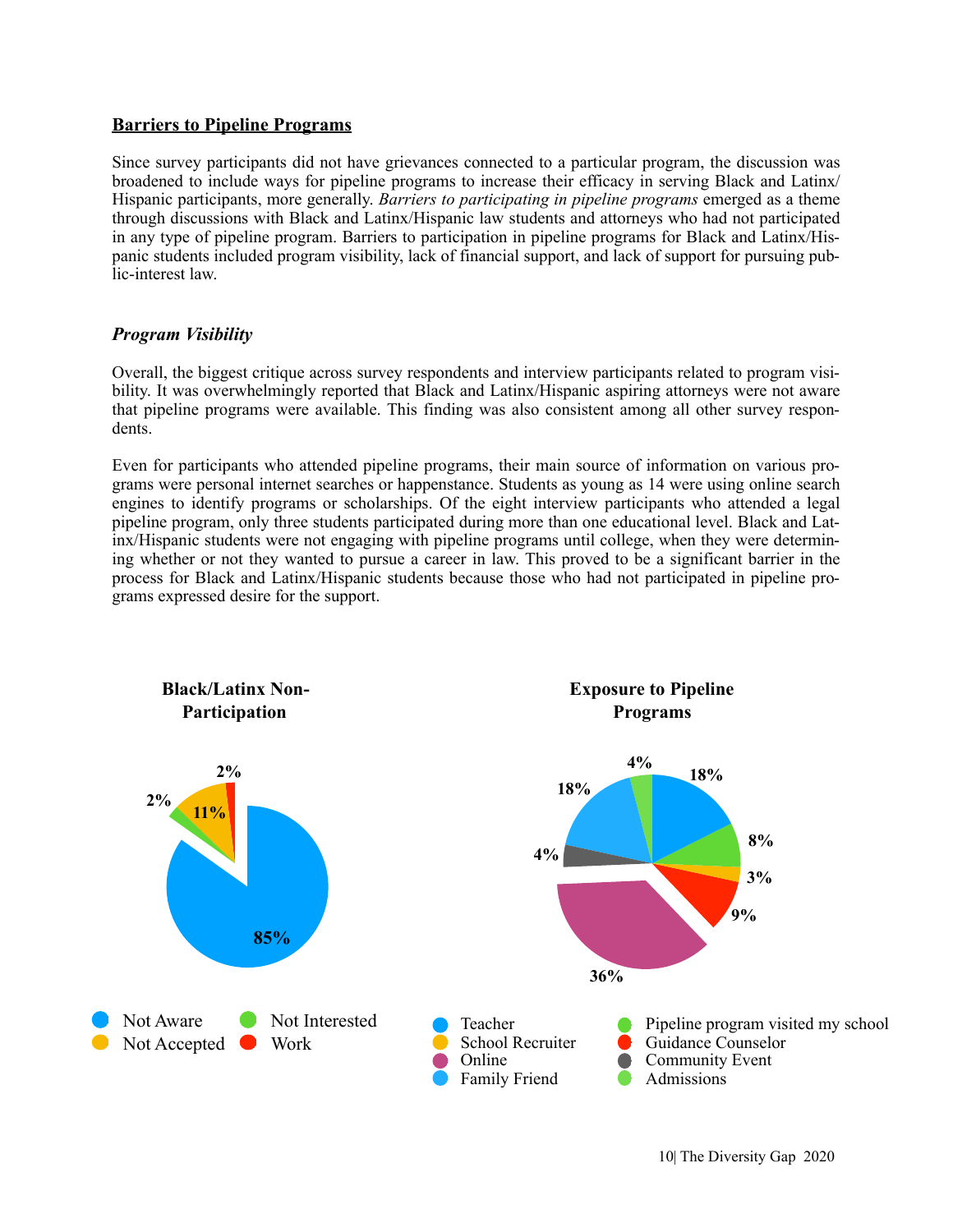#### *Financial Support*

"Law school is a LOT of money. Before you even start you have to pay for the LSAT, LSAT prep courses, application fees, credentialing services"…

#### *- Black female 2L student*

After accessibility, Black and Latinx/Hispanic participant and non-participant respondents, consistently spoke of the financial burden for pursuing a career in law. Non-participants voiced that opportunities were available, but they could not participate because they could not afford working in an unpaid program. In addition, the time commitment of the program did not allow for both work and participation in a pipeline program.

As a program director of a legal pipeline program, one interviewee spoke about the unintended consequences of the program's structure. As the director recalls,

"A barrier to more participation is timing. Like for the summer SEO program. I know at least 4 or 5 applicants that wanted to participate in the pre-law program but they couldn't. They couldn't because they couldn't afford to leave their full-time jobs for 4 weeks to participate in this daytime program."

Many of the programs are structured to offer short-term intensive support. The Black and Latinx/Hispanic respondents discussed how they could not afford to take off from work to attend structured, time-consuming programs. The consensus was

that having alternative schedules or programs for non-traditional students would address various unintended consequences on low-income students. Many of the programs, especially those offered in law school, do not accommodate students who are responsible for contributing financially to their household.

Low-income Black and Latinx/Hispanic students also find their financial circumstances are especially challenging during Bar Exam prep. They spoke of being at a significant disadvantage, as they could not afford to "take off" for the months leading up to the exam. When compared to their law school counterparts, many believed that it was an unfair class-based burden to expect that all students can forego work, and remain essentially economically dormant, while preparing to take the exam. The traditional course of action for graduates who sit for the exam is to study during the months leading up to the exam post-graduation. With the exception of those working for "Big Law" firms who had their exam prep course paid through the firm, the participants believe that the entire system is biased against the less affluent, which overall disproportionately impacts Black and Latinx/Hispanic students who have limited access to major law firms. While the students acknowledge that moving beyond this obstacle is possible, as there are poor Black and Latinx/Hispanic students who have successfully navigated this barrier, they believe it speaks to the overall exclusionary impacts of the current system felt by aspiring attorneys.

Each step in the process serves as a barrier for the poor. From LSAT prep costs, LSAT exam costs, tuition, unpaid summer internships, Bar exam prep courses, and three-month Bar prep sabbatical, the financial commitment for the most vulnerable seems insurmountable. Many feel that the required investment isn't necessarily commensurate with the potential outcome of becoming a successful, practicing attorney. For many, the likelihood that they will secure Big Law placement without attending a top tier school is almost nonexistent.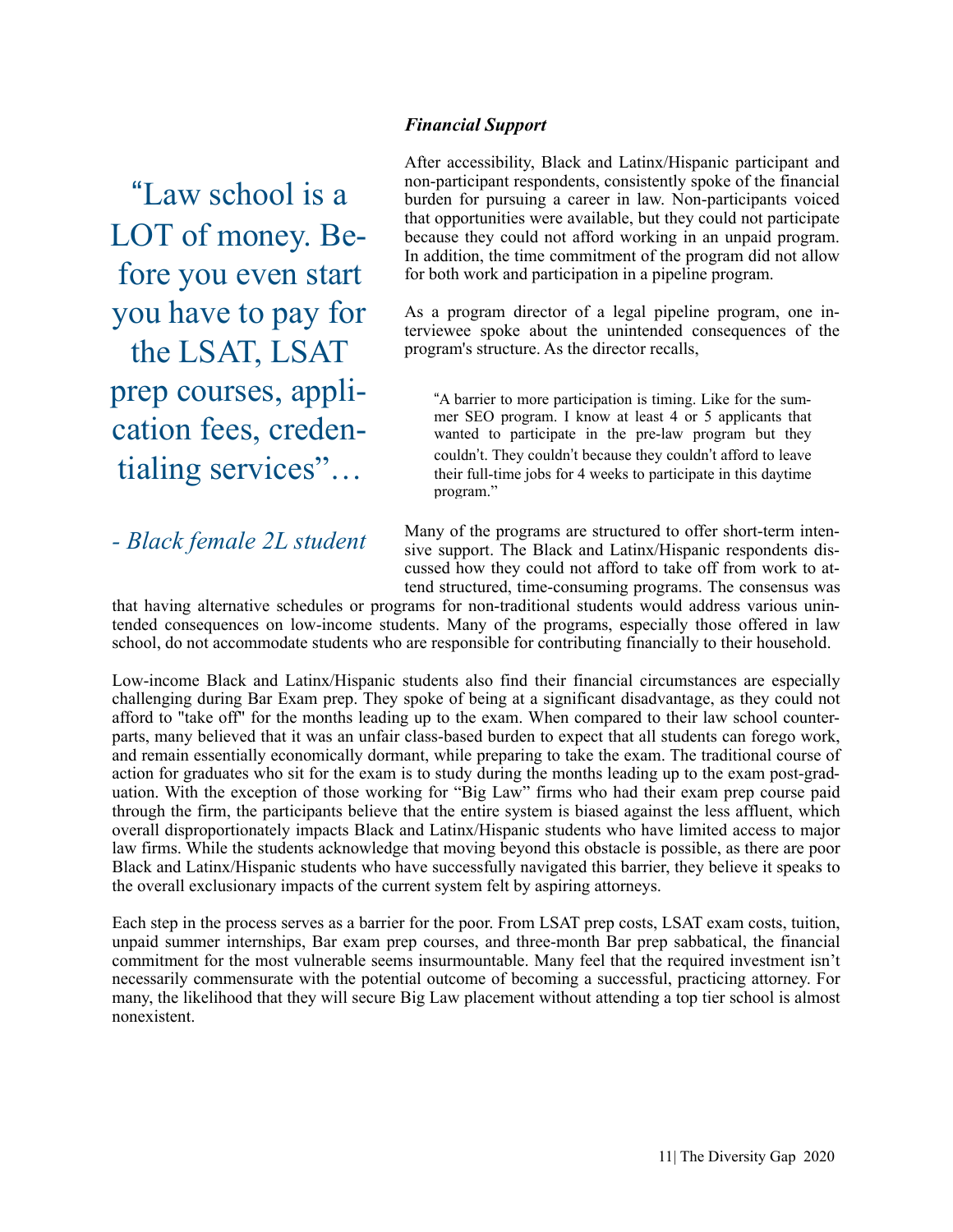#### *Public Interest Resource Support*

During the interviews, an interesting phenomenon emerged. While discussing their legal area of interest, many felt that Black and Latinx/Hispanic students and attorneys were being funneled into areas outside of Big Law. For the participants, many spoke of their schools' ranking and personal experiences with the justice system being a catalyst for pursuing public-interest law. Out of 26 interviewees, half were either practicing in public-interest or they are currently pursuing public-interest law. For the practicing attorney participants, six of the 13 were associates at Big Law firms. The other participants included five law students who had not selected an area of focus, and two were litigation attorneys at small firms.

Overall, there were six participants who attended a top-tier school in the New York area. There were nine tier II participants and 11 that attended tier III schools. Of the six attorneys representing Big Law, three were graduates of top tier schools, the other three were at lower ranking schools but still managed to secure summer placement at firms through high GPA's and having made Law Review. These participants spoke candidly about their placement in Big Law firms as representing an exception to the usual path into Big Law. They believed that while it was necessary to have guidelines and rubrics for viable candidates, it becomes exclusionary when too much value is placed on school rankings, where Black and Latinx/Hispanic students remain underrepresented at tier I schools. For instance, according to several of the participants, the lower the ranking of the law school, the stricter the guidelines for on-campus interviewing. One 2L spoke about how she did not receive any on-campus interviews because her school's ranking made their students less desirable. She stated, "I didn't make the cutoff because I am not in the top 10% of my class. If I had the same grades at Columbia I would have made it to OCI, basically everyone at least gets an interview."

The privilege of school ranking is a well-known phenomenon in the legal profession, but should be noted when discussing persistent barriers for Black and Latinx/Hispanic students pursing legal careers, especially in Big Law.

While most spoke of Big Law placement as a measure of achievement for aspiring attorneys, what was most interesting in the responses among those practicing or interested in pursuing Big Law was that only two of them actually wanted to remain in Big Law for the duration of their career. The other Big Law lawyers viewed practicing at a major law firm as a means to an

"I have to give back. We need people in the courtroom who look like me."

*- Black female 3L student* 

end financially. For these participants, they were only interested in the opportunity to eliminate the massive debt they accrued in law school or related to familial obligations. Those who felt limited in pursuing Big Law expressed passion for public-interest law, but would have also been interested in having the freedom to participate in OCI.

With the exception of the two participants who saw an extensive career in international law at a major law firm, each of the other participants spoke of paying it forward given their personal experiences as Black and Latinx/Hispanic people practicing law. Black and Latinx/Hispanic lawyers who work for Big Law firms also pay it forward through their pro bono work, but the participants felt more compelled to make public interest their full-time commitment as an attorney. One respondent stated that it was her "responsibility" to "give back" in a substantially meaningful way. When discussing how she was introduced into the legal profession and how she came to practice immigration law, the associate explicitly identified her family's experience with previously being undocumented and the struggles she witnessed as a child of immigrants. It was her experiences with immigration law that inspired her to pursue a career as an immigration rights attorney. She was not the only one to speak to this sentiment. From issues ranging from per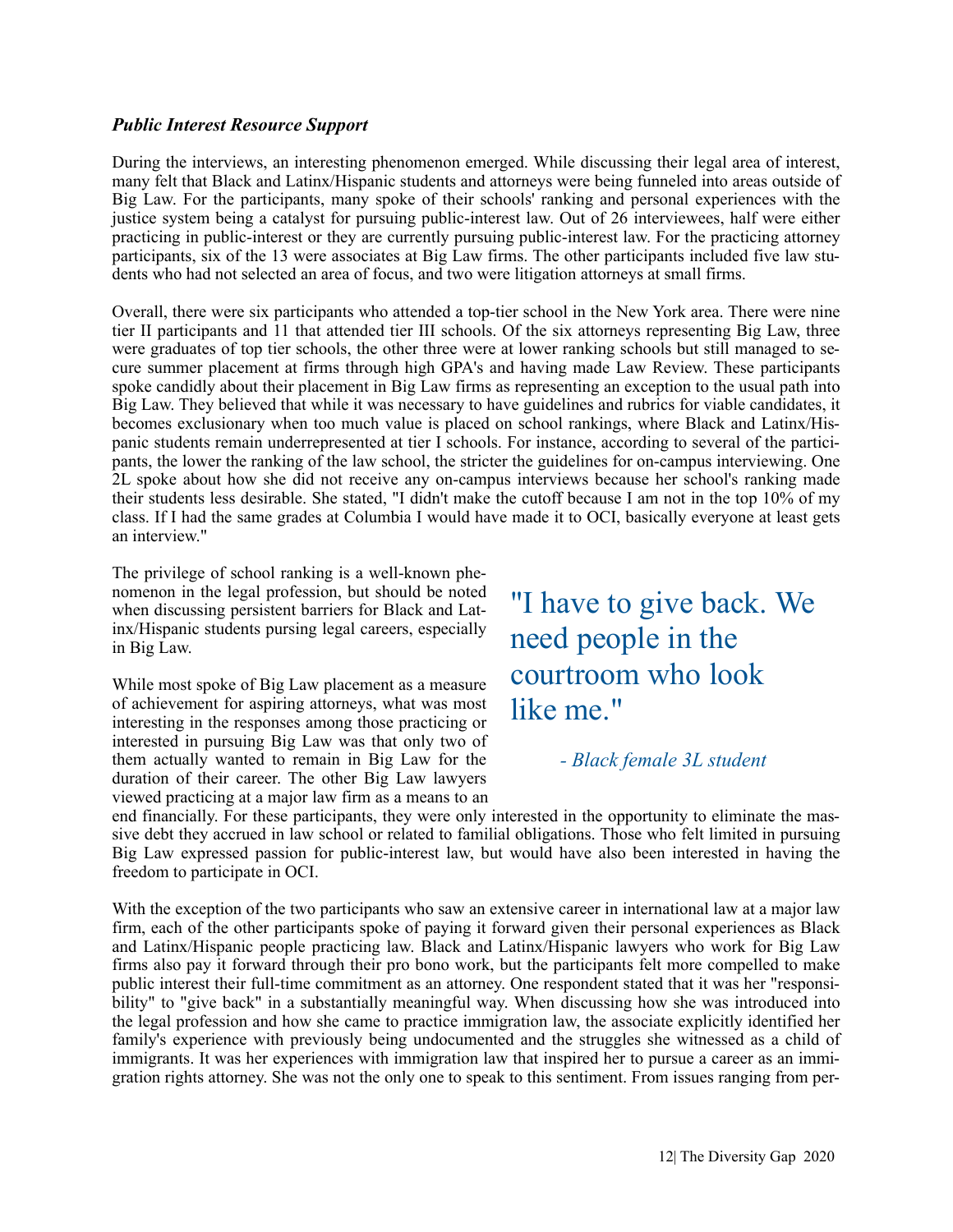sonal interactions through criminal, family, or immigration court, the Black and Latinx/Hispanic participants spoke emphatically and positively about their roles as attorneys.

Another 3L student teared up as she recalled all she had gone through and subsequently accomplished as a first generation college and law school student. She said, "I have to give back. We need people in the courtroom who look like me." She, along with the others, expressed that their dedication to public interest is the result of seeing so many Blacks and Latinx/Hispanics on the other side of the legal process.

Whether through process of exclusion or self-selection, Black and Latinx/Hispanic law students I spoke with believed they are being funneled into public interest and there is a hidden cost that may serve as a barrier for Black and Latinx/Hispanic students. The participants expressed disappointment in their schools prioritization of resources for those pursing Big Law, especially for tier II and III schools. They discussed their frustration of having to navigate the public-interest arena blindly. With the exclusion of NYU Law School, the participants felt there was an overall disinterest in assisting students with job placement in areas outside of Big Law firms. One participant said, "You know it would be cool to have something like OCI for public-interest. [For public-interest students] you just have to just go out and see what's out there."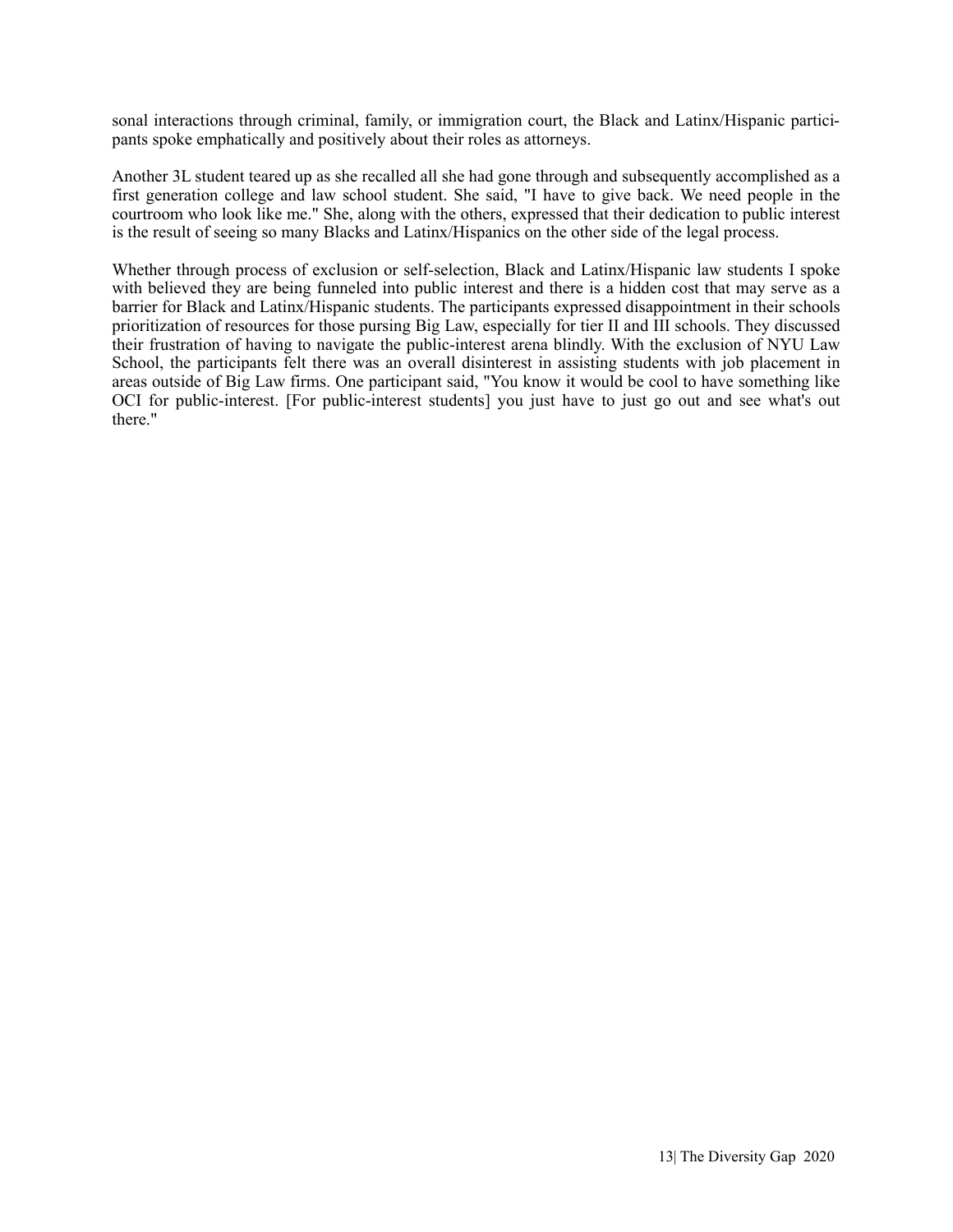#### **Pipeline Gaps**

As previously stated, of the survey respondents, only **five** Black and Latinx/Hispanic participants participated in a legal pipeline starting in middle school and continuing to law school. According to respondents, they had either only participated in one program at one educational level, or were only introduced into the legal pipeline programs prior to or while attending law school. The consensus among the participants was that they would have benefited from receiving pipeline support throughout their entire academic path to becoming an attorney.

When asked about preparation for the first year of law school, the general consensus among participants was that they felt quite unprepared for the intellectual rigor of law school. They stated that reading comprehension, writing style, and vocabulary were areas where they felt the most behind compared to their counterparts. One participant explained, "I was like, how do they just know how to talk and write like this?" while another recalled, "I had moments where I was still trying to grasp certain concepts in law school that I should have gotten back in college. I felt like I was having to read everything two or three times just to understand."

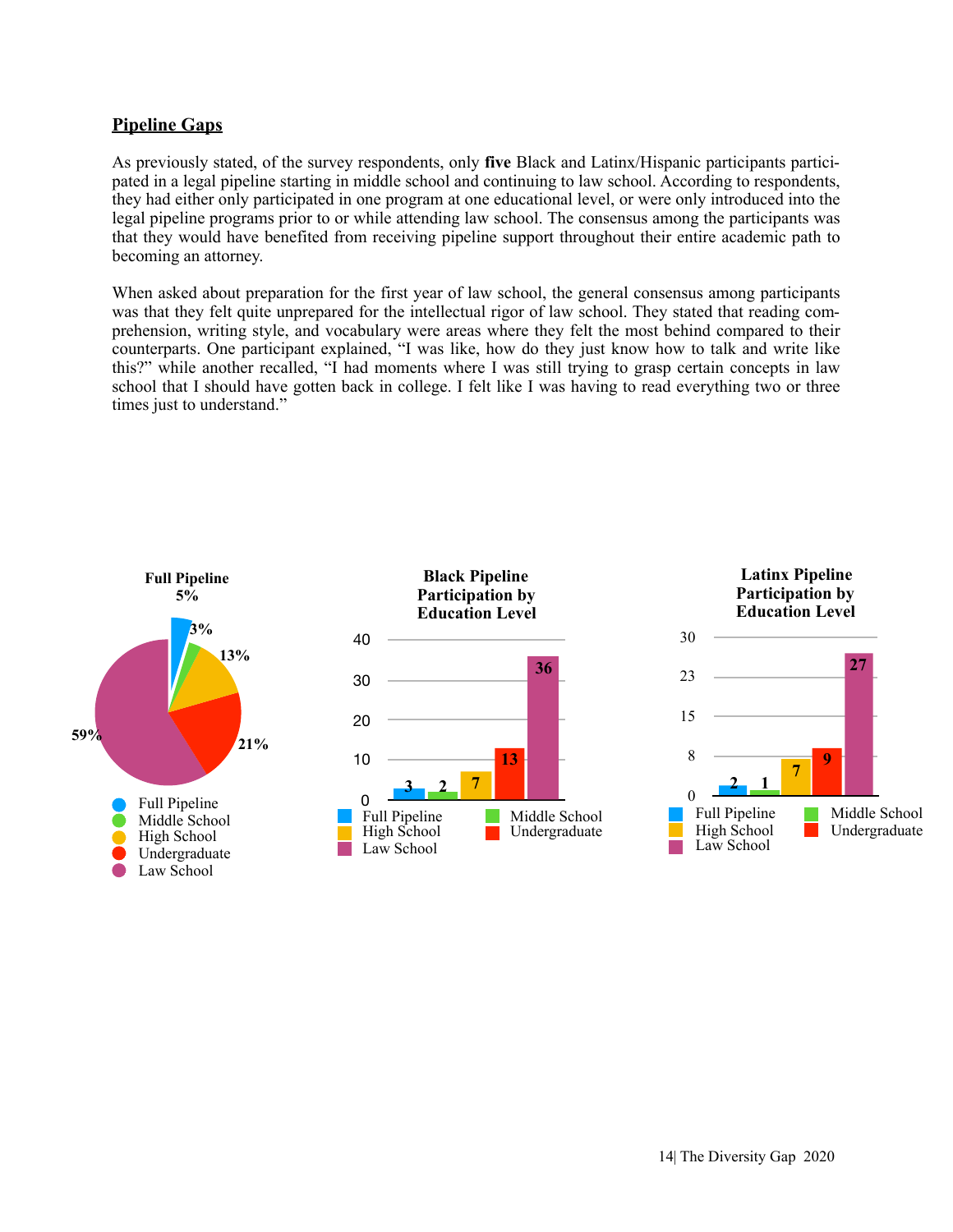#### *First Generation Culture Shock*

Outside of cultural inclusivity and academic preparation, mentorship was a consistent theme discussed in each interview. The idea that the majority of Black and Latinx/Hispanic students were not familiar with the specific culture of the legal profession was salient. Each Black and Latinx/Hispanic participant referred to a "culture" in the legal profession that excluded those from equal access to success in law school and beyond. They provided a very nuanced understanding of what contributed to the "othering" of most Black and Latinx/Hispanic aspiring and practicing attorneys, and racial differences were not believed to be the sole factor.

For example, Whiteness alone did not grant one access to the culture of the legal profession. One of the White-identifying Latinx/Hispanic participants felt that his presence as a White male did not erase his class or ethnicity. As many of the other participants identified, "fitting in" or being able to have conversations with those in positions of power were factors in success and/or visibility in the highly competitive field. Knowing how to relate to your professors or more senior attorneys has significance in a person's overall career mobility. The participant said that even though he was a White male, his Latinx/Hispanic identity, while not presumed superficially, excluded him in relatability. He expressed that he could not connect on topics such as golfing, popular vacation locations, or vernacular that he was not well versed in.

### "I had to figure out a lot of stuff on my own."

#### *-Black male associate*

On the surface it would appear that he would align with the status quo, but his cultural context "othered" him in a way that could not be masked. He found his support in Latinx affinity groups such as the Latinx Law Student Association (LLSA). He acknowledges his privilege in presenting as a White male, but also acknowledged that race-based inclusion is very limiting.

He was not the only one to highlight this experience. A Black female law student discussed how racebased programs were not enough. She said that while focusing on Black and Latinx/Hispanic underrepresentation is necessary, it should be examined intersectionally, understanding the role that race and class play in underrepresentation. She claimed that her status as a first generation law student is not the same as a Black or Latinx/Hispanic student with a legacy of practicing attorneys.

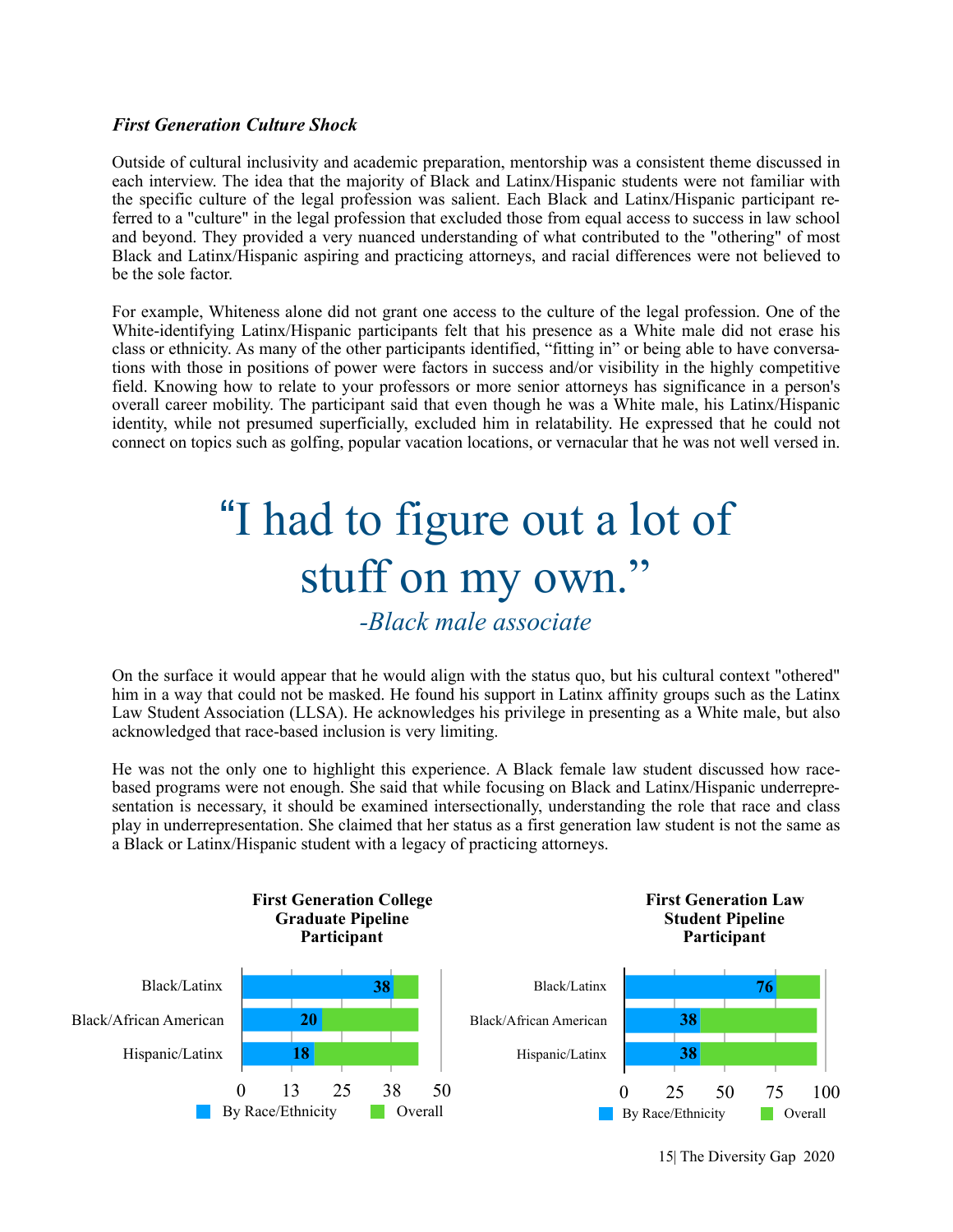There were many reasons for stating that early introduction into pipeline programs was crucial to having more Black and Latinx/Hispanic representation in the legal profession. First, both current law students and practicing attorneys alike recall the tumultuous transition from college to law school. Even those who took time off to work felt as if they struggled with their 1L year of law school. The diversity pipeline survey showed that 40% of pipeline participants valued law school prep as the most important resource offered in pipeline programs. As one 3L participant claims, "I'd like to put a how-to for colored girls<sup>17</sup> who are attending law school. There's just so many things that I've learned in law school that I wished I'd known first starting."

Many attributed the harshness of their first year to not having the cultural competence of a White upperclass environment. "Being a first generation law and college student I didn't have the ability to really rely on family or family friends to provide that type of guidance so I had to get that elsewhere."

From the perspectives of first generation law school students, it was not a ubiquitous state of confusion for all students. They can recall how many students just "knew what to do." They believed that it wasn't until their second semester, or worse their second year, that they figured out the full extent of what is



expected in law school. Many spoke of the process becoming more manageable as they better understood what was expected of them. But finding out that everything counts starting "day one" is not helpful to law school students already at a disadvantage. Navigating unchartered territories takes extra time and expounds the feeling of playing "catch up" as expectations become better understood.

'I"ve been able to dodge a couple of bullets, so-to-speak, because I had mentors, people who came back."

*-Black & Latinx male private practice* 

#### *Mentoring*

Of the most valuable resources identified, 28% indicated "mentoring" as the second most valuable resource gained from a pipeline program, after law school preparation. When asked how to address the lack of understanding about law school culture, one participant suggested that, "there should be a formal process for Black and Latinx/Hispanic students to connect to Black and Latinx/Hispanic Law professors." They believed that having a mentor would not necessarily address the overall feelings of exclusion in a White dominated profession, but having a Black or Latinx/Hispanic advisor would provide valuable support in learning to navigate the legal world as a racial minority. They also stated that, "even if it's not one-on-one every time, we should have someone available."

<sup>17</sup> This is a reference to a play written by Ntozake Shange called *FOR COLORED GIRLS WHO HAVE CONSID-ERED SUICIDE/WHEN THE RAINBOW IS ENUF.* It's a play that features the experiences of Black American women.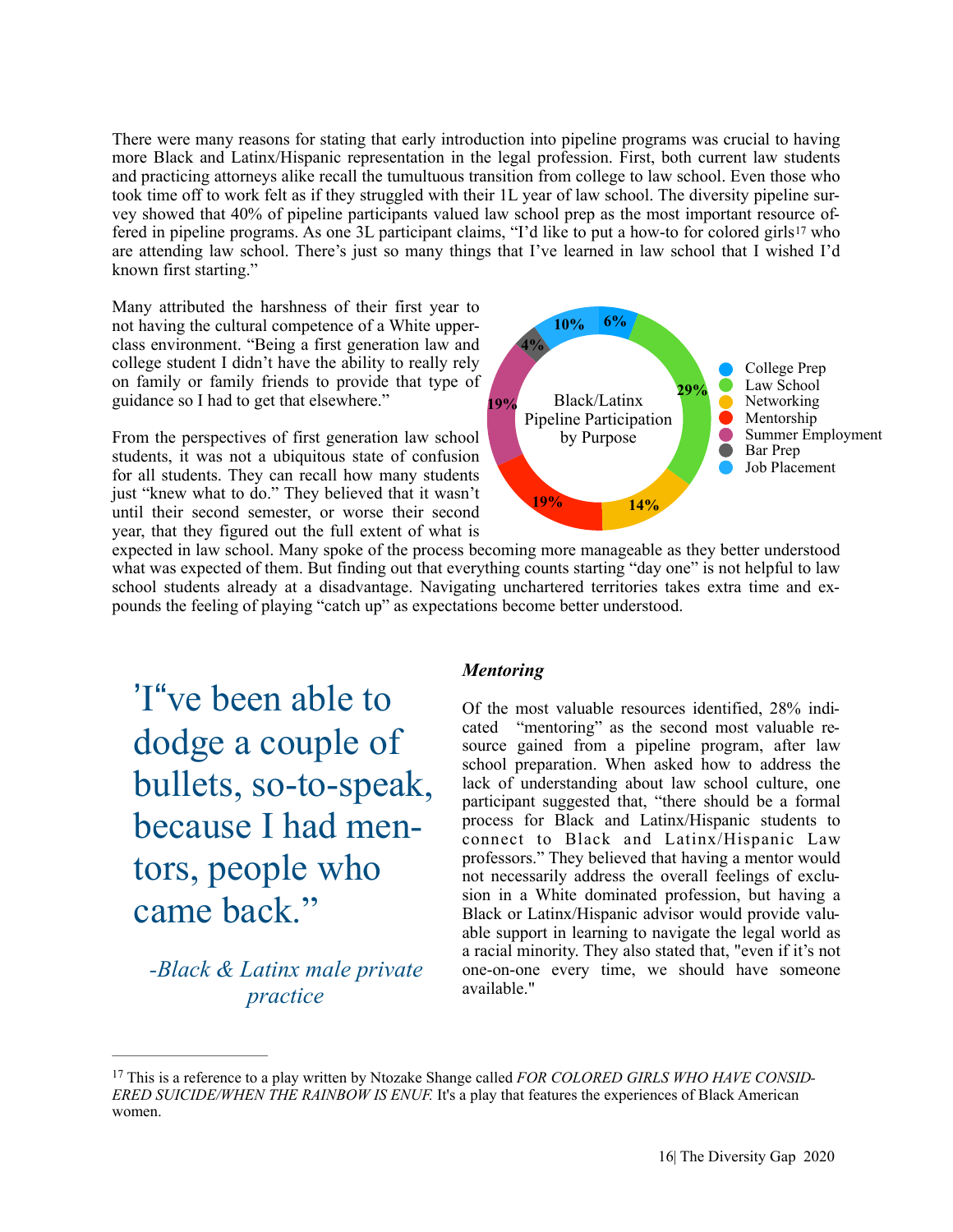#### *Student Tracking*

Student tracking emerged when discussing ways pipeline programs could better support Black and Latinx/Hispanic students. Those who participated in a pipeline program explained that while the programs were effective, they wished that a network had been formed for all current and past attendees. The participants spoke about networks such as Black Law Student Associations (BLSA) and Latinx Law Student Associations (LLSA), as necessary resources for racial minorities in the legal profession. Pipeline program participants stated that it was through these organizations that they found inclusive spaces for networking and mentorship matching. These organizations (with chapters in each school) provided support for success including, but not limited too; job opportunities, sounding boards for career plans, and feelings of belonging.

For the Black and Latinx/Hispanic participants, networks fill the gap in providing support for those who would otherwise experience isolation, career stagnation, and often times attrition in the legal progression altogether. "Programs should follow-up with us and make sure that we are good. Just a follow-up. I felt like when we were done with the program they just let us out into the world."

"Pipelines stop when they reach their goal. I think they need to take it one step further." *-Pipeline Program Director*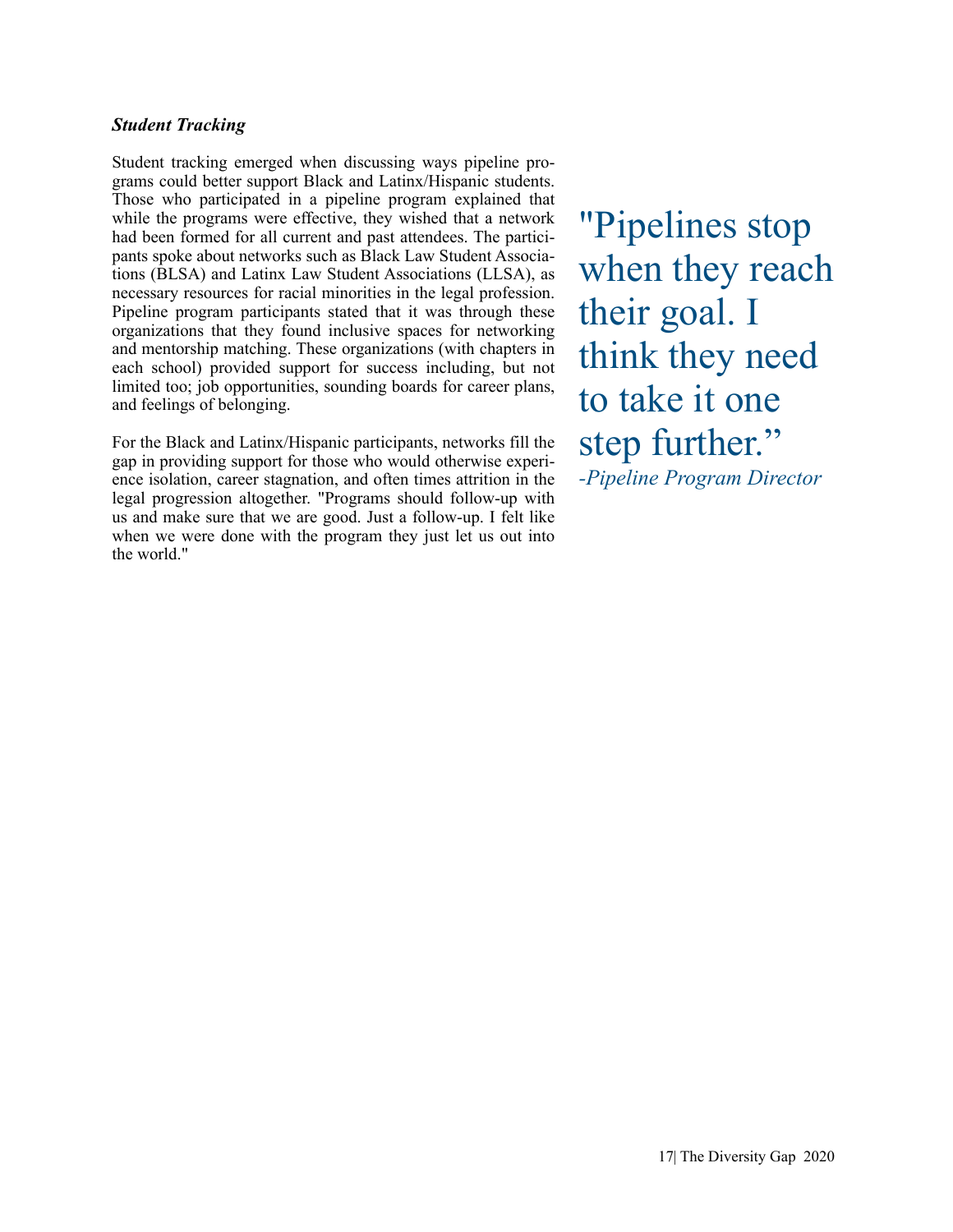#### **Recommendations**

As an independent consultant, my role in the New York City Bar Association's Office for Diversity and Inclusion's pipeline efficacy project was to: 1) examine ways law-specific pipeline programs support successful outcomes for Black and Latinx/Hispanic participants, and 2) provide data-driven recommendations for ways that the New York City Bar Association can empower pipeline programs to increase their efficacy in recruiting Black and Latinx/Hispanic candidates to become attorneys.

Through the data presented in this report, it is my recommendation that the City Bar serve as a lead organization to implement a concerted effort among key stakeholders (pipeline programs, middle and high schools, New York-based undergraduate and law schools, and signatory firms) committed to increasing the efficacy of legal pipeline programs for Black and Latinx/Hispanic aspiring attorneys. As the center for New York-based pipeline programs, the City Bar's responsibilities should include:

- 1. Developing a program akin to the Office for Diversity & Inclusion's "signatory firm" structure. This includes creating a system, with incentives, where pipeline programs commit to working with the City Bar to increase visibility of available programs to Black and Latinx/Hispanic aspiring attorneys by focusing on expanding recruitment efforts to more New York-area schools and successful completion of legal pipeline participation spanning from middle school to law school.
- 2. Creating a digital, centralized location for all pipeline programs available to New York-based students, organizing the platform where students at each educational level are directed to a subsequent program based on area of concentration.
- 3. Encouraging each New York-based college-prep high school, undergraduate, and law school to develop pre-law seminars that acclimate Black and Hispanic/Latinx students to law school before entering their 1L year. In addition, encouraging 3L or recent graduates to mentor 1L students as they transition into law school.
- 4. Developing a network for Black and Hispanic/Latinx pipeline program alumni for New York-based programs. The network would serve as a resource for: building relationships among Black and Latinx students; connecting Black and Hispanic/Latinx students to other affinity groups, such as BLSA and LLSA; job opportunities; networking; and mentorship matching.
- 5. Recommending alternative program schedules and structures to accommodate for non-traditional students with rigid work schedules. This includes offering online courses or evening programs for those students who are required to work outside of school.
- 6. Assembling an accountability task force to monitor outcomes for Black and Hispanic/Latinx participants in "signatory" pipeline programs.